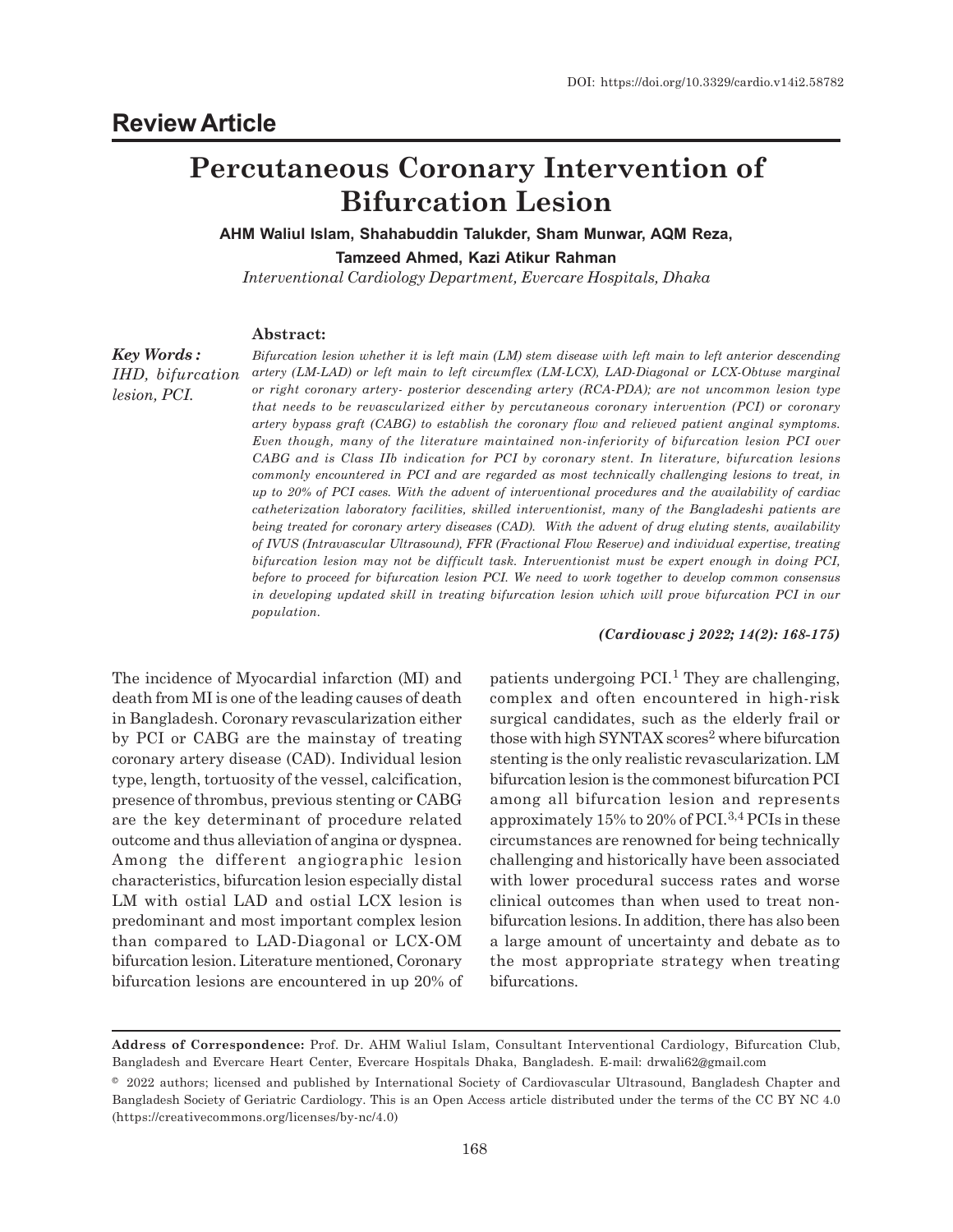Percutaneous Coronary Intervention of Bifurcation Lesion AHM Waliul Islam et al.

A proper analysis and classification of both lesions localization at the coronary bifurcation site and the side branch (SB) angulation are crucial in individual PCI technique for the treatment of coronary bifurcation stenosis. Several coronary artery bifurcation lesion (CABG) classification systems have been described in literature.<sup>5-8</sup> Currently the most applied classification of Bifurcation lesion is proposed by Medina<sup>9</sup> et al. which uses binary number system for each branch of bifurcation but does not consider bifurcation angle. Descriptive, intelligible, and ordered (DINO) classification by *Hassan SY*10 gives information about SB angulation relative to main branch and extent of lesion distribution and its localization.

True distal LM bifurcation lesion may be treated by a single or two stent strategies. A Y-shaped lesion with <60 degree allows easier wire access to SB than a T angle. Precise stent placement at the ostial SB is more difficult in Y-lesion than Tangle lesion. LM-bifurcation (LAD/LCX) often T shaped with 80-degree angulation. Therefore, potential difficulty in rewiring the SB after MB stenting, strategy is an important consideration in selecting the stenting strategy for LM bifurcation lesion. One must keep the procedure simple and safe. Two stent strategies if side branch is  $>2.5$  mm in diameter and  $>7$  mm in length.<sup>11</sup> Elective unprotected LM stenting is Class IIB recommendation in ACC/AHA guide. A provisional Single stent strategy with T and small protrusion (TAP) is most currently recommended and widely used strategy. Asian bifurcation club pioneering work with double kissing (DK) crush technique that specifically looks at the LM cohort in the DKCRUSH -III study.<sup>12</sup>

Results of randomized trials and observational studies found that PCI is a potential alternative to bypass surgery for patients with unprotected LM coronary artery stenosis.13 However, PCI for LM bifurcation is technically demanding and has been associated with high rates of adverse clinical events.14 In addition, a lack of randomized clinical trials focusing on distal LM intervention has often led to uncertainties regarding the optimal stenting strategy. In general, based on non-randomized studies and extrapolations from the results of non-LM bifurcation trials, the provisional one-stent approach has been considered as a preferred strategy over the elective two-stent technique for patients with LM bifurcation disease. In practice, however, two-stent techniques are chosen more frequently for LM bifurcation than for non-LM lesions due to concerns regarding the ischemic myocardial volume, which would be jeopardized by adverse events.<sup>15</sup>

The provisional approach is a single-stent strategy that allows the positioning of a second stent, if required. Like non-LM bifurcations, several studies reported that, compared with two-stent techniques, the provisional one-stent approach for distal LM bifurcation was associated with more favorable outcomes, including lower risks of major adverse cardiac events, death, myocardial infarction, and target vessel revascularization.16 In addition, the provisional one-stent approach was found to reduce the risk of stent thrombosis. Based on these results, the provisional one-stent approach has been preferred in the treatment of LM bifurcation stenosis with more than 60 % of patients with LM bifurcation in real-world practice treated using the provisional one-stent technique.17,18

The European Bifurcation Club (EBC) has endorsed the Medina classification to describe the bifurcation lesions and the MADS (main, across, distal side) classification to describe the various ways to start bifurcation PCI.<sup>19</sup>

The Medina classification<sup>9</sup> consist of three numbers. Within this a score of 1 denotes to >50% stenosis, otherwise a score of 0 is given. The first number is denoting to proximal MV, the second distal MV and third SB. A true bifurcation lesion regarded as  $1,1,1; 0,1,1; 1,0,1$ . It is important to appreciate that Medina classification only provides anatomical location of lesion and not physiological. Studies by using FFR have demonstrated that a negative correlation between the percentage stenosis of the SB after MV stenting as determined by quantitative coronary angiography (QCA); demonstrating that only 27% of lesion deemed significant by QCA are functionally significant.<sup>20</sup>

Coronary Bifurcation Lesion is complex by its anatomy and physiology. It accounts 15-20% of all PCIs.21 Stenting of bifurcation associated with a high risk of stent thrombosis and restenosis even in the era of drug eluting stent  $(DES).^{22}$  Coronary bifurcation lesions represents one of the most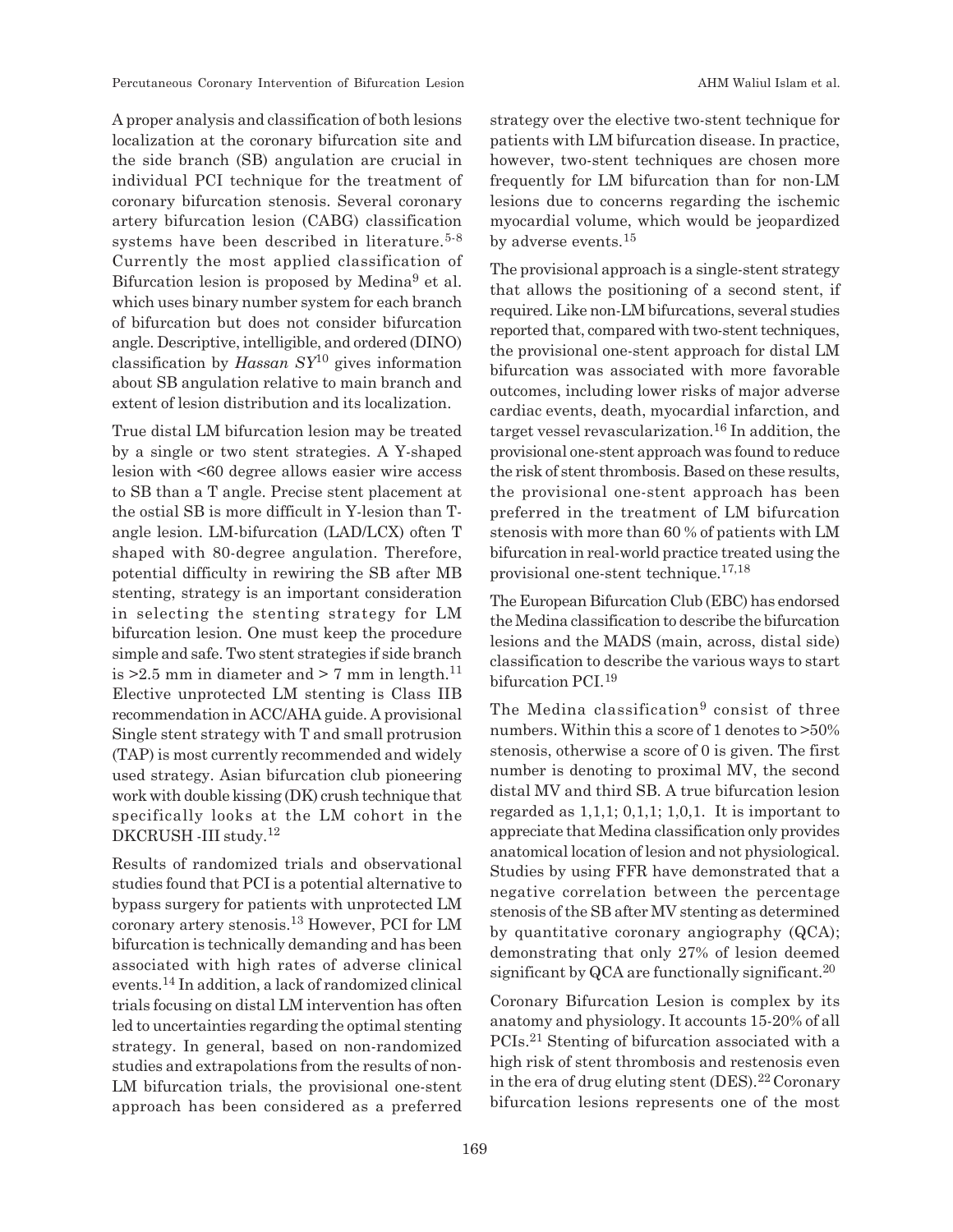technically challenging lesions ion interventional cardiology. Bifurcation lesions are heterogenous with great variation in morphology, plaque distribution, disease extension, and angulation. It is accepted that optimum current strategy in treating bifurcation lesion is main branch (MB) stenting with provisional side branch (SB) stenting.23,24 Side branch lesions are associated with negative remodeling and seldom longer than 5 mm. SB > 2mm in size are worth wiring since it straightens the angle between the MB and SB and reduces the snow-plow effect.

Side branch pre-dilatation prior MB stenting diminishes the likelihood of SB occlusion, it can also create dissection that may limit SB rewiring. SB suboptimal results after MB stenting may suggest need for SB stenting, patient with jailed wire but patent SB do well and may not need stenting.<sup>24</sup>

Provisional approach (1 stent technique) proved non-inferior to 2 stent techniques,25 better in terms of periprocedural MI, thus make it as standard strategy of treating bifurcation lesion PCI.26 There are still lack of evidence of multiple steps of procedures; wiring, predilatation, main vessel (MV) PCI, side branch (SB) proximal optimization, SB ballooning, SB stenting, final kissing ballooning.

Studies showed considerable discrepancy between angiographic stenosis and FFR that less than onethird of angiographically isolated LCX ostia where FFR <0.8. These findings suggest that FFR >0.8 is a strong predictor of favorable survival and low event rate in patient with coronary artery disease including low or intermediate LM Disease. $27,28$ 

The decision to use a one or two-stent strategy should be made before starting PCI. With a single stent or provisional technique, the MV stent first, then If SB compromised and if it is significant then might be stented with T technique. With a two stent or complex procedure, operator decides if both MV and SB need to be stenting.

Understanding the vessel anatomy and physiology of coronary bifurcation lesions should be the most important goal. The relationship of vessel diameter between branches and anatomical and functional significance of plaque shifts and carina shift are two important concepts to understand. They are the science behind the predictors of SB occlusion, the rationale of proximal optimization (POT).

For better procedural outcome, all routine cases one must analyze the lesion character, proper plan, several techniques have been described in literature. Arrangement of available hardware and bail out if any complication is mandatory. The options for multiple stents include T-stenting, T and protrusion (TAP), which is a modified version of T-stenting, Crush technique, modified Tstenting, Culotte, V-stenting, simultaneous kissing stent technique, Y technique and reverse crush technique.29-32 This will give comfort to operator but also prevent procedure related cost to patient and thus reduce the possible early or late stent thrombosis.

Lesion preparations are the key factor of procedural success and survival outcome. Specially in case of severe calcification lesion, scoring, cutting balloon or atherectomy or IVL if available can be considered. Sequential balloon inflations or simultaneous kissing balloon inflations can be performed. Jail wire when provisional stenting is chosen to prevent SB occlusion. During pull back of jailed wire one must be care full as it may cause proximal coronary dissection. Jailed balloon should avoid as it may distort the stent during pull out. Stent diameter should always correspond with the distal reference diameter. In appropriate apposition might be solved by POT. Usually, POT should be done with a small NC balloon just proximal to side branch. After POT, flow in the side branch improves. In case of wire recrossing to side branch, this provides more opening of strut and allows wire to recross to SB in case of kissing strategy. DOT can be performed across the side branch in caution so, it may not distort the Carina. Kissing ballooning should be done by non-compliant balloon. For better optimization of SB, high pressure dilatation of SB, followed by MV and finally low-pressure kissing inflation for carina optimization should be done. If patient is stable, downstream lesion should be stented first, since stenting of LM may make opening of downstream lesion more difficult. If not stable, then LM disease should be treated first.<sup>33</sup>

The EBC consensus, states that the provisional approach should be the preferred technique for most bifurcation. However, if there is significant SB ostial disease or if the vessel is particularly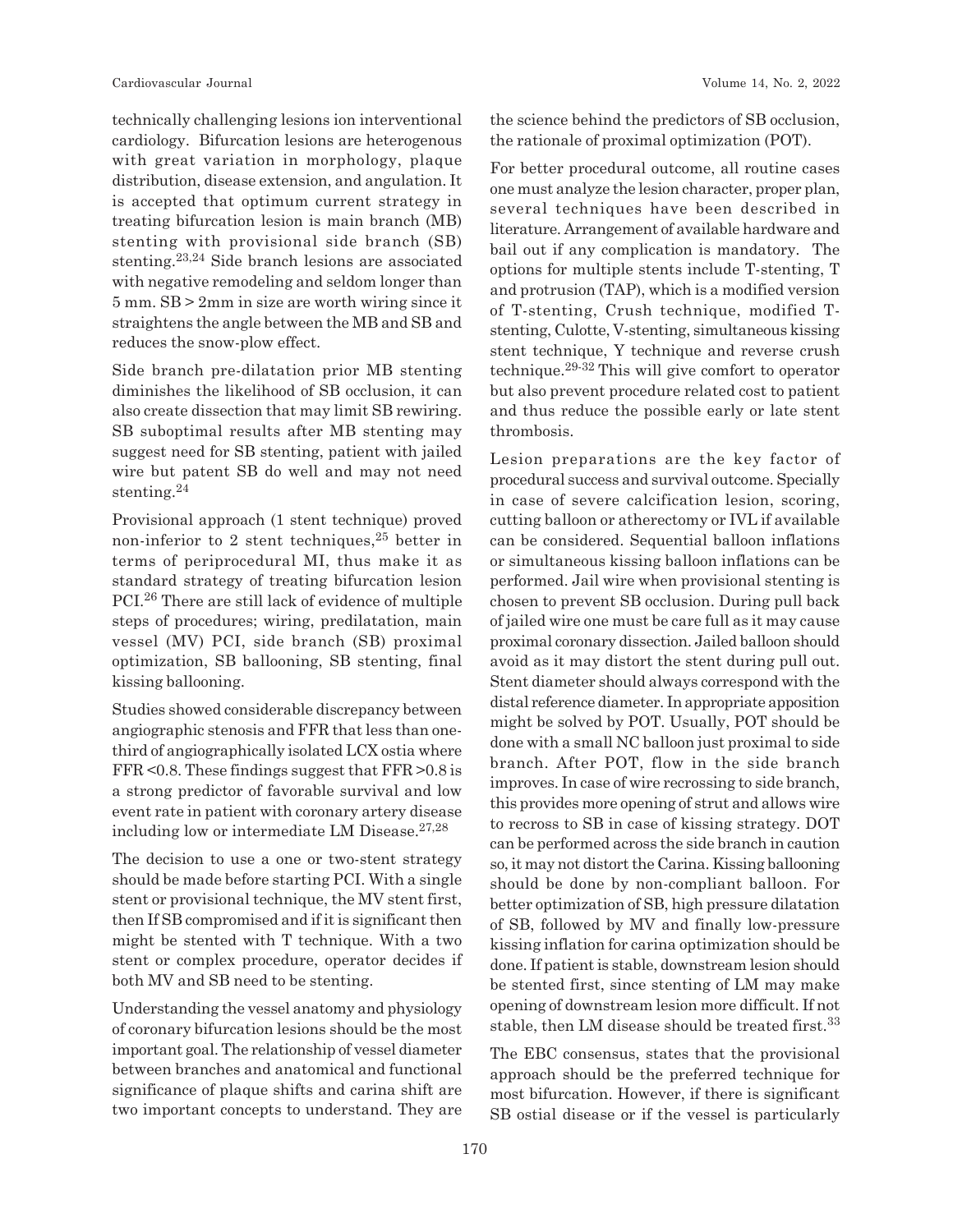Percutaneous Coronary Intervention of Bifurcation Lesion AHM Waliul Islam et al.

large and supplies a large area of myocardium then complex strategy should be used.<sup>18</sup>

Ideally one stent strategy should be used whenever possible in treating bifurcation lesion. Disadvantage is that SB might be compromised by plaque shift. If this occurs, KB angioplasty can be performed. If results are suboptimal (residual stenosis > 50%, FFR <0.75, dissection is present or there is <TMI 3 flow), side branch should be stented.29 Kissing balloon (KB) angioplasty or simultaneous inflation of balloons in both branches, is used to avoid plaque shifting to side branch and thus to avoid acute ischemia. With simultaneous KB inflation followed by final KB; restenosis of the side branch may be reduced.<sup>34</sup>

Current Two stent techniques commonly used in distal LM bifurcation lesion PCI include Crush technique, and its variant, culotte and simultaneous kissing techniques. Proper stent techniques depend on patients LM lesion morphology (diameter of two branches, angle of bifurcation, severity of ostial SB stenosis, extent of MV disease and operator discretion).

Crush is a modified version of T or kissing stent technique, in which MV stent crushes the SB stent against MV wall. Classic crush technique is performed by retracting the SB stent 4-5 mm into lumen, followed by crushing by the MV stent.

The mini-crush technique involves minimal (usually 1–2 mm) retraction of the SB stent into the MV before crushing, thus avoiding a large area with three strut layers, and minimizing residual metallic stenosis at the SB ostium.<sup>35</sup>

The double-kissing crush technique, another variant of the classic crush method, includes additional kissing balloon inflation between SB crushing and MB stenting and can further enhance stent apposition and facilitate FKI.

The culotte technique consists of the sequential implantation of two stents into both branches, with the MB stent implanted through the SB stent and protruding into the MB lumen. Consequently, the proximal MB is covered by two overlapping stents. This technique is suitable for all angles of bifurcations and provides near-perfect coverage of the SB ostium. However, it may cause intraprocedural acute closure of the MB after SB stenting, which can be catastrophic during interventions for distal LM disease. Since the proximal double stent layers can lead to delayed reendothelialization and subsequent stent thrombosis, the stents should be overlapped minimally in the proximal MB segment whenever possible. Finally, the distal MB stent at the ostial left anterior descending artery can be underexpanded because of the positioning through the SB stent strut.

A retrospective study compared culotte with T stenting, showed improved MACE (13.3% vs 27.3%, p=0.051) and lower residual stenosis at SB ostium  $(3.44+7.39\% \text{ vs } 12.55+11.47\%, \text{ p} < 0.001).$ <sup>36</sup> Malapposition leads to an increases risk of late stent thrombosis. Higher rate of mal-apposition within the bifurcation with crush compared to culotte or T /TAP (41.5+8.2%, 31.4+5.2%, 36.7+8.0%). <sup>37</sup>

The simultaneous kissing stent technique consists of the delivery and implantation of two stents, together with a two-barrel metallic carina, in the LM. The main advantage of this technique is that it guarantees the patency of both branches during the procedure and does not require rewiring for FKI. This technique is preferable in narrow-angle bifurcations, where the LM diameter is much larger than the diameters of the LAD and LCX.

Mini crush techniques involve minimal 1-2 mm retraction of SB stent into MB before crushing, thus avoiding a large area with three strut layers and thus residual metallic stenosis at the SB ostium.35 Mini crush vs. T-provisional techniques in bifurcation lesions met high procedural success with low complication rates and similar major adverse cardiac events long-term outcome. Mini crush techniques have a lower restenosis rate at both main and side branches.<sup>38</sup>

DK crush and mini crush were found to be associated with fewer events and complications compared to the other techniques reviewed, including the provisional approach. Further, Culotte and Crush were associated with an increased risk of stent thrombosis when compared to the provisional approach.<sup>39</sup>

Recently, several dedicated stents for bifurcations have been recently adopted for the treatment of LM disease.40 These devices offer common advantages over conventional DES to cover the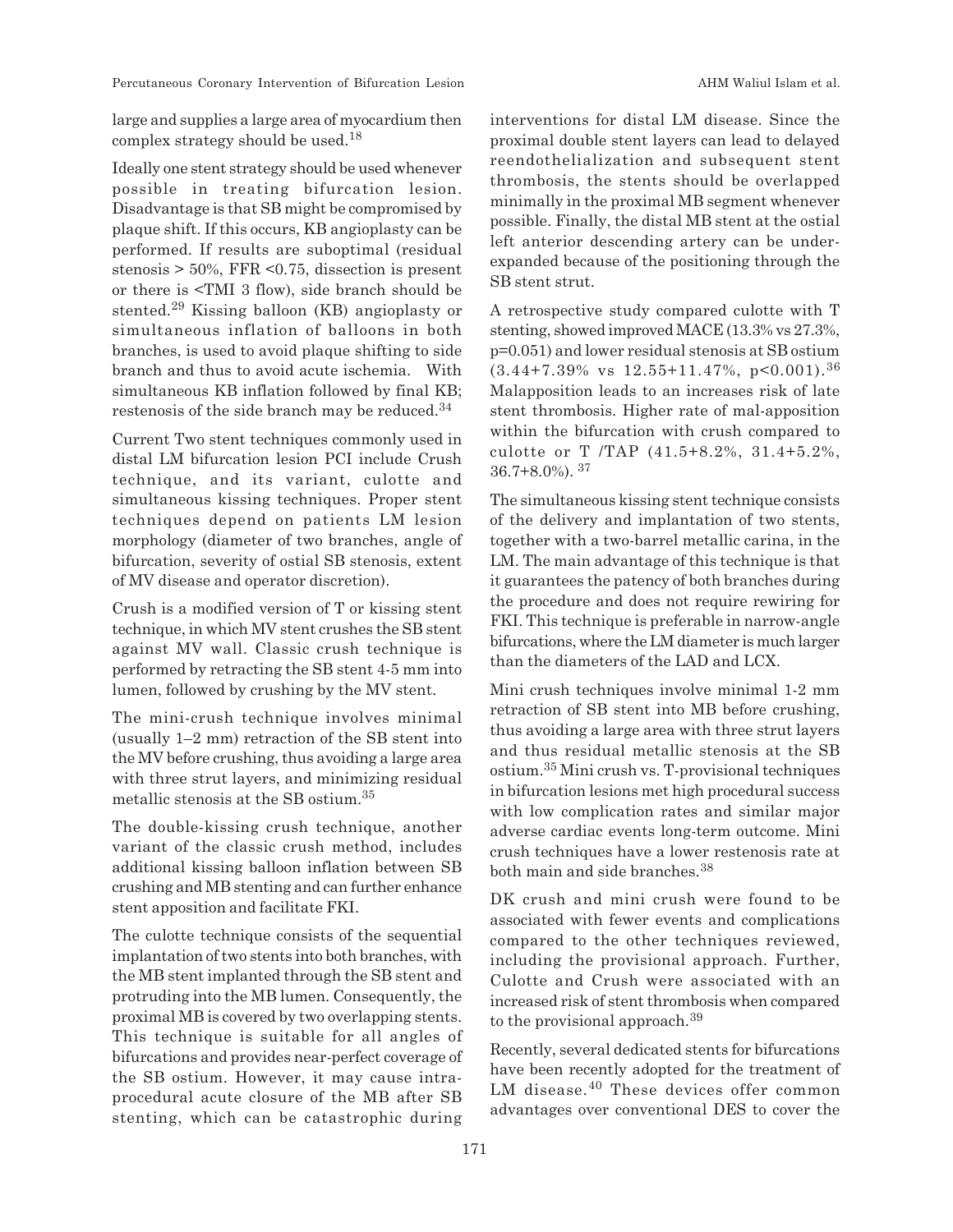LM bifurcation segment. The design of these dedicated bifurcation stents and balloons conforms to the natural anatomy of the bifurcation and can facilitate a more effective scaffolding of the SB ostium. Furthermore, these devices provide easier access to the main and side branch which lowers the risk of SB loss during the procedure. Several studies have shown that stenting of LM with these new-dedicated stents is safe and effective both at short and mid-term follow-up.

Stent under expansion is the most important issue in LM bifurcation lesion PCI outcome, as there is potential risk of stent thrombosis and subsequent complications. IVUS guidance LM bifurcation PCI with stent optimization is deem mandated. The best IVUS minimal stent area criteria predicted for angiographic restenosis on a segmental basis were  $5.0 \text{ mm}^2$  for LCX,  $6.3 \text{ mm}^2$  for LAD ostium, 7.2 mm<sup>2</sup> for POC and 8.2 mm<sup>2</sup> for LM.41 Stent under expansion is more frequent in two-stent than in single stent group Whatever two stent technique is chosen for the LM bifurcation, achieving sufficient post-stenting cross-sectional are important for favorable clinical outcomes.

Thus, IVUS guidance PCI of LM bifurcation is essential in reducing late thrombosis and subsequent long-term mortality. Optical coherence tomography (OCT) is another imaging tool stent optimization. OCT offers superior resolution and can identify stent malposition, edge dissection, tissue protrusion, thrombus more clearly than IVUS.42 For OCT imaging, blood must be replaced by iodine contrast to get clear images, evaluation of LM ostium or large LM is often problematic. Although there are no standardized OCT criteria for optimizing stent implantation, particularly for LM bifurcation which hinders the use of this novel imaging modality to guide LM intervention.

Recently, EBC (European Bifurcation Club) Main, has published its trial in the recent past EuroPCR2021. The European Bifurcation Club Left Main (EBC Main) study done on 467 patients in 31 countries with 43 operators. Fewer major adverse events were occurred with a stepwise layered provisional approach than with planned dual stenting. The stepwise provisional strategy should remain the default for distal LM bifurcation intervention. EBC MAIN trial addressed the issue of provisional single stent versus upfront double stenting in 467 patients with true bifurcation distal left main disease.<sup>43</sup>

The multicenter and randomized DKCRUSH-V (Double Kissing Crush versus Provisional Stenting for Left Main Distal Bifurcation Lesions): carried on 482 patients. The DKCRUSH-V Randomized Trial) study showed fewer 1-year TLF after DK crush for UPLMb (Unprotected Left Main Bifurcation) lesions compared with provisional stenting. The study reports the 3-year clinical outcome of the DKCRUSH-V study. Provisional stenting for UPLMb lesions was associated with significantly increased rates of TLF and ST over 3 years of follow-up. Further randomized study is warranted to confirm the benefits of DK crush stenting for complex UPLMb lesions.<sup>44</sup>

EBC main study was superiority trial, found to be negative as many of the operators don't have enough expertise of doing LM bifurcation PCI compared to DK Crush V; IVUS imaging was not done in all cases; in addition POT was lacking. Of note, 22% of patients randomized to a planned single-stent strategy were ultimately treated with two stents.

DKCRUSH-V (n=482), has addressed the same research question, showing better outcomes with an upfront two-stent strategy, more specifically the double-kissing crush (DK CRUSH) technique.

Coronary bifurcation lesion impacts the zone in which the main vessel divides into the main branch and the side branch. Bifurcation lesions represent 20% of all coronary lesions treated with percutaneous coronary intervention (PCI) and are associated with a higher risk of stent thrombosis and restenosis. Current guidelines recommend the provisional technique which involves placing one stent in the main branch and performing balloon angioplasty of the side branch as the primary approach. However, due to anatomical features, patient symptoms, ongoing ischemia, or electrical instability secondary to side branch (SB) compromise, two stent techniques are frequently needed. Multiple anatomical features such as the caliber of the main vessel, caliber of the side branch, calcification, tortuosity, angulation of the side branch, and extension of the disease into the side branch should be considered when selecting what technique to employ. Further, the interventionists preference should be taken in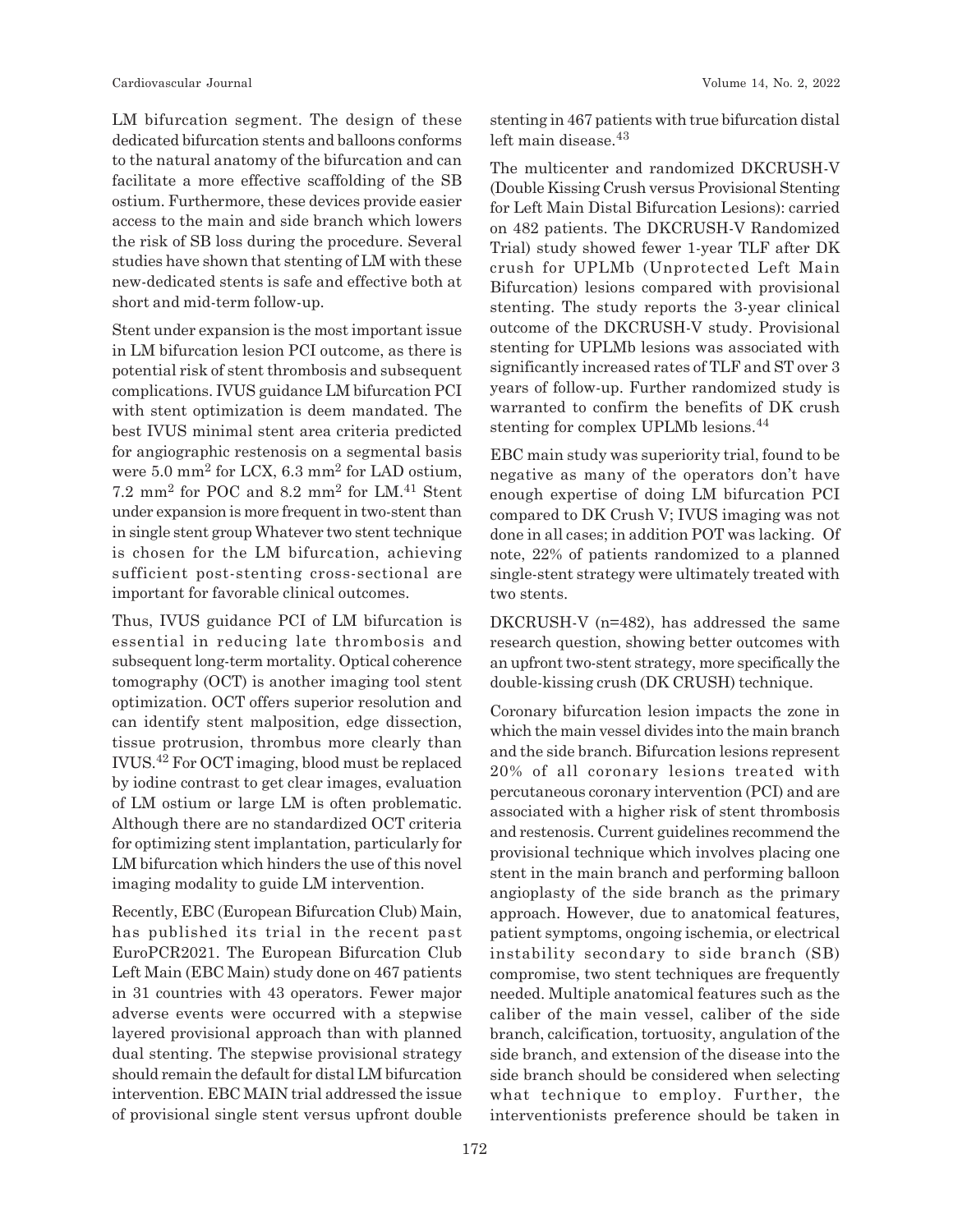consideration when selecting the technique to use as he or she must have expertise and confidence in the chosen technique. Although several randomized trials have been performed comparing the various stenting techniques, most studies are rather small, are single center, are underpowered, and do not provide conclusive evidence to support any one bifurcation technique over the others.

Provisional MB stenting or two-stent deployment still debatable. As the potential risk of stent thrombosis in two-stent technique, provisional stenting is recommended as first line strategy in bifurcation lesion. 45 Although provisional stenting has potential risk of side branch occlusion. One must expertise before doing bifurcation PCI as in the EBC Main, many of the operator has experiences with 150 PCI whereas in DK-Crush V most had more than 300 PCI.

### **Our Perspective:**

Bangladesh pioneering its experiences in excellence in treating coronary artery disease more than a decade. Many centers of excellences have established with state-of-the-art interventionist at home and had footprint in international level. Many centers doing complex PCI cases including all types of bifurcation lesion. Primary PCI is in doorstep of every affordable patient. Like primary PCI, Complex CTO PCI, bifurcation lesion PCI is one of the common strategies in treating especially distal LM to LAD and LCX lesion. We need to develop common consensus in treating bifurcation lesion in our population subset. If possible, needs to form a database and guideline in treating bifurcation lesion. This will improve not only the quality but also survival outcome of patient with complex bifurcation lesion with the reduction of MACE in terms of death, MI, restenosis and target lesion revascularization.

## **Conflict of Interest - None.**

#### **References**

- 1. Latib A, Colombo A. Bifurcation disease: what do we know, what should we do?. *JACC Cardiovasc Interv*. 2008;1(3):218-226. doi:10.1016/j.jcin.2007.12.008
- 2. Mohr FW, Morice MC, Kappetein AP et al. Coronary artery bypass graft surgery versus percutaneous coronary intervention in patients with three-vessel disease and left main coronary disease: 5-year follow-

up of the randomised, clinical SYNTAX trial. *Lancet*. 2013;381(9867):629-638. doi:10.1016/S0140-6736(13) 60141-5

- 3. Steigen TK, Maeng M, Wiseth R et al. Randomized study on simple versus complex stenting of coronary artery bifurcation lesions: the Nordic bifurcation study. *Circulation*. 2006;114(18):1955-1961. doi:10.1161/ CIRCULATIONAHA.106.664920
- 4. Myler RK, Shaw RE, Stertzer SH et al. Lesion morphology and coronary angioplasty: current experience and analysis. *J Am Coll Cardiol*. 1992;19(7):1641-1652. doi:10.1016/0735-1097(92)90631-v
- 5. Louvard Y, Thomas M, Dzavik V et al. Classification of coronary artery bifurcation lesions and treatments: time for a consensus!. *Catheter Cardiovasc Interv*. 2008;71(2):175-183. doi:10.1002/ccd.21314
- 6. Iakovou I, Ge L, Colombo A. Contemporary stent treatment of coronary bifurcations. *J Am Coll Cardiol*. 2005;46(8):1446-1455. doi:10.1016/j.jacc.2005.05.080
- 7. George BS, Myler RK, Stertzer SH et al. Balloon angioplasty of coronary bifurcation lesions: the kissing balloon technique. *Cathet Cardiovasc Diagn*. 1986;12(2):124-138. doi:10.1002/ccd.1810120212
- 8. Movahed MR, Kern K, Thai H, Ebrahimi R, Friedman M, Slepian M. Coronary artery bifurcation lesions: a review and update on classification and interventional techniques. *Cardiovasc Revasc Med*. 2008;9(4):263-268. doi:10.1016/j.carrev.2008.05.003
- 9. Medina A, Suárez de Lezo J, Pan M. Una clasificación simple de las lesiones coronarias en bifurcación [A new classification of coronary bifurcation lesions]. *Rev Esp Cardiol*. 2006;59(2):183.
- 10. Y-Hassan S, Lindroos M, Sylvén C. A Novel Descriptive, Intelligible and Ordered (DINO) Classification of Coronary Bifurcation Lesions - Review of Current Classifications -. *Circulation Journal*. 2011;75(2):299- 305. doi:10.1253/circj.cj-10-0614
- 11. Chen S, Xu B, Han Y et al. Clinical Outcome After DK Crush Versus Culotte Stenting of Distal Left Main Bifurcation Lesions. *JACC: Cardiovascular Interventions*. 2015;8(10):1335-1342. doi:10.1016/ j.jcin.2015.05.017
- 12. Chen SL, Xu B, Han YL et al. Comparison of double kissing crush versus Culotte stenting for unprotected distal left main bifurcation lesions: results from a multicenter, randomized, prospective DKCRUSH-III study. *J Am Coll Cardiol*. 2013;61(14):1482-1488. doi:10.1016/j.jacc.2013.01.023
- 13. Windecker S, Kolh P, Alfonso F et al. 2014 ESC/EACTS Guidelines on myocardial revascularization: The Task Force on Myocardial Revascularization of the European Society of Cardiology (ESC) and the European Association for Cardio-Thoracic Surgery (EACTS) Developed with the special contribution of the European Association of Percutaneous Cardiovascular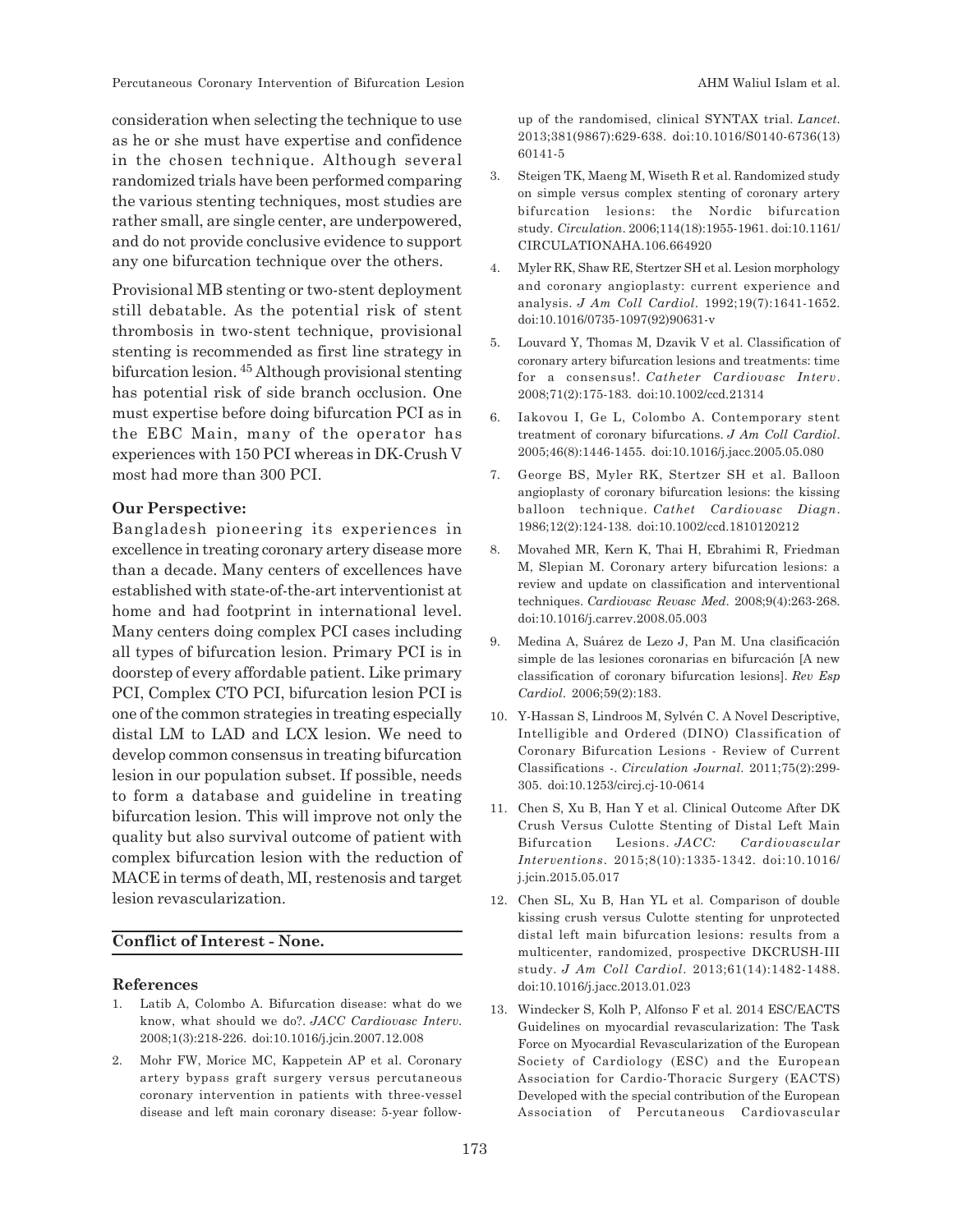Interventions (EAPCI). *Euro Intervention*. 2014. doi:10.4244/EIJY14M09\_01.

- 14. Naganuma T, Chieffo A, Meliga E, et al. Long-term clinical outcomes after percutaneous coronary intervention for ostial/mid-shaft lesions versus distal bifurcation lesions in unprotected left main coronary artery: the DELTA Registry (drug-eluting stent for left main coronary artery disease): a multicenter registry evaluating percutaneous coronary intervention versus coronary artery bypass grafting for left main treatment. *JACC Cardiovasc Interv*. 2013;6(12):1242- 1249. doi:10.1016/j.jcin.2013.08.005
- 15. Kim WJ, Kim YH, Park DW et al. Comparison of singleversus two-stent techniques in treatment of unprotected left main coronary bifurcation disease. *Catheter Cardiovasc Interv*. 2011;77(6):775-782. doi:10.1002/ccd.22915
- 16. Palmerini T, Marzocchi A, Tamburino C et al. Impact of Bifurcation Technique on 2-Year Clinical Outcomes in 773 Patients With Distal Unprotected Left Main Coronary Artery Stenosis Treated With Drug-Eluting Stents. *Circulation: Cardiovascular Interventions*. 2008;1(3):185-192. doi:10.1161/ circinterventions.108.800631
- 17. Kim WJ, Kim YH, Park DW et al. Comparison of singleversus two-stent techniques in treatment of unprotected left main coronary bifurcation disease. *Catheter Cardiovasc Interv*. 2011;77(6):775-782. doi:10.1002/ccd.22915
- 18. Song YB, Hahn JY, Yang JH, et al. Differential prognostic impact of treatment strategy among patients with left main versus non-left main bifurcation lesions undergoing percutaneous coronary intervention: results from the COBIS (Coronary Bifurcation Stenting) Registry II. *JACC Cardiovasc Interv*. 2014;7(3):255-263. doi:10.1016/j.jcin.2013.11.009
- 19. Toyofuku M, Kimura T, Morimoto T et al. Three-year outcomes after sirolimus-eluting stent implantation for unprotected left main coronary artery disease: insights from the j-Cypher registry. *Circulation*. 2009;120(19):1866-1874. doi:10.1161/ CIRCULATIONAHA.109.873349
- 20. Lassen JF, Holm NR, Stankovic G, et al. Percutaneous coronary intervention for coronary bifurcation disease: consensus from the first 10 years of the European Bifurcation Club meetings. *EuroIntervention*. 2014;10(5):545-560. doi:10.4244/EIJV10I5A97
- 21. Koo BK, Waseda K, Kang HJ, et al. Anatomic and functional evaluation of bifurcation lesions undergoing percutaneous coronary intervention. *Circ Cardiovasc Interv*. 2010;3(2):113-119. doi:10.1161/ CIRCINTERVENTIONS.109.887406
- 22. Serruys PW, Onuma Y, Garg S, et al. 5-year clinical outcomes of the ARTS II (Arterial Revascularization Therapies Study II) of the sirolimus-eluting stent in the treatment of patients with multivessel de novo coronary

artery lesions. *J Am Coll Cardiol*. 2010;55(11):1093- 1101. doi:10.1016/j.jacc.2009.11.049

- 23. Ge L, Airoldi F, Iakovou I et al. Clinical and Angiographic Outcome After Implantation of Drug-Eluting Stents in Bifurcation Lesions With the Crush Stent Technique. *J Am Coll Cardiol*. 2005;46(4):613-620. doi:10.1016/ j.jacc.2005.05.032
- 24. Lefèvre T, Morice MC, Sengottuvel G, et al. Influence of technical strategies on the outcome of coronary bifurcation stenting. *EuroIntervention*. 2005;1(1):31-37.
- 25. Hildick-Smith D, de Belder A, Cooter N et al. Randomized Trial of Simple Versus Complex Drug-Eluting Stenting for Bifurcation Lesions. *Circulation*. 2010;121(10):1235-1243. doi:10.1161/ circulationaha.109.888297
- 26. Nairooz R, Saad M, Elgendy IY, et al. Long-term outcomes of provisional stenting compared with a twostent strategy for bifurcation lesions: a meta-analysis of randomised trials. *Heart*. 2017;103(18):1427-1434. doi:10.1136/heartjnl-2016-310929
- 27. Colombo A, Jabbour R. Bifurcation lesions: no need to implant two stents when one is sufficient!. *Eur Heart J*. 2016;37(24):1929-1931. doi:10.1093/eurheartj/ehw185
- 28. Hamilos M, Muller O, Cuisset T, et al. Long-term clinical outcome after fractional flow reserve-guided treatment in patients with angiographically equivocal left main coronary artery stenosis. *Circulation*. 2009;120(15):1505-1512. doi:10.1161/ CIRCULATIONAHA.109.850073
- 29. Courtis J, Rodés-Cabau J, Larose E, et al. Usefulness of coronary fractional flow reserve measurements in guiding clinical decisions in intermediate or equivocal left main coronary stenoses. *Am J Cardiol*. 2009;103(7):943-949. doi:10.1016/j.amjcard.2008.11.054
- 30. Rizik DG, Klag JM, Tenaglia A, Hatten TR, Barnhart M, Warnack B. Evaluation of a bifurcation drug-eluting stent system versus provisional T-stenting in a perfused synthetic coronary artery model. *J Interv Cardiol*. 2009;22(6):537-546. doi:10.1111/j.1540- 8183.2009.00509.x
- 31. Hoye A, Iakovou I, Ge L, et al. Long-term outcomes after stenting of bifurcation lesions with the "crush" technique: predictors of an adverse outcome. *J Am Coll Cardiol*. 2006;47(10):1949-1958. doi:10.1016/ j.jacc.2005.11.083
- 32. Hoye A, van Mieghem CA, Ong AT et al. Percutaneous therapy of bifurcation lesions with drug-eluting stent implantation: the Culotte technique revisited. *Int J Cardiovasc Intervent*. 2005;7(1):36-40. doi:10.1080/ 14628840510011225
- 33. Teirstein P. Unprotected Left Main Intervention. *JACC: Cardiovascular Interventions*. 2008;1(1):5-13. doi:10.1016/j.jcin.2007.12.001
- 34. Niemelä M, Kervinen K, Erglis A et al. Randomized comparison of final kissing balloon dilatation versus no